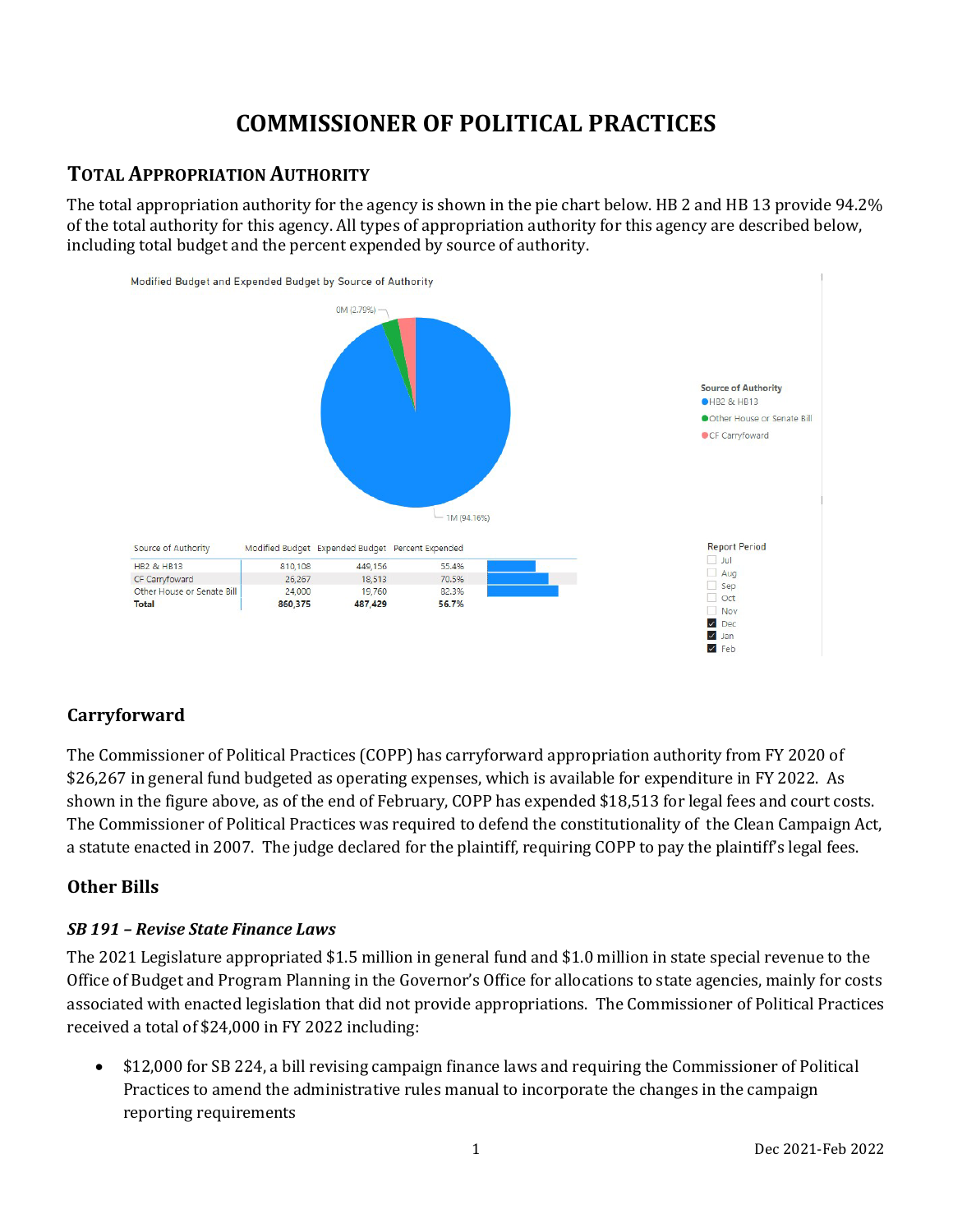• \$12,000 for SB 319, a bill that revised campaign finance laws to allow for the creation of joint fundraising committees. These funds will be used to upgrade the campaign electronic reporting system used by the Commissioner of Political Practices for reporting committee participants

This funding is considered one-time-only and as such will not be included in the base budget for the 2025 biennium. As of the end of February, COPP has expended \$9,425 for consulting and professional services related to SB 224 and \$10,335 for consulting and professional services related to SB 319.

### **HB 2 BUDGET MODIFICATIONS**

The following chart shows the HB 2 budget as passed by the legislature, including the pay plan, and the HB 2 modified budget from December 1, 2021 through February 28, 2022. Net modifications to the budget include operating plan changes from one expenditure account to another, program transfers, reorganizations, and agency transfers of authority. The positive modifications and negative modifications are shown by program, expenditure account, and fund type.

| $\blacktriangle$<br>E Commissioner of Political Prac<br>810,108<br>810,108<br>Total<br>810,108<br>810,108<br>Acct & Lvl 1 DESC<br>December Modified March Modified<br><b>Net Modifications</b><br><b>Budget</b><br><b>Budget</b><br>61000 Personal Services<br>541.923<br>541.923<br>$\left  + \right $<br>□ 62000 Operating Expenses<br>262.185<br>262.185<br>⊞ 68000 Transfers-out<br>6.000<br>6,000<br>December<br>March Modified<br><b>Net Modifications</b><br><b>Fund Type</b><br>Modified Budget<br>Budget | <b>Agency Name</b> | December Modified March Modified<br>Budget | Budget  | <b>Net Modifications</b> |
|-------------------------------------------------------------------------------------------------------------------------------------------------------------------------------------------------------------------------------------------------------------------------------------------------------------------------------------------------------------------------------------------------------------------------------------------------------------------------------------------------------------------|--------------------|--------------------------------------------|---------|--------------------------|
|                                                                                                                                                                                                                                                                                                                                                                                                                                                                                                                   |                    |                                            |         |                          |
|                                                                                                                                                                                                                                                                                                                                                                                                                                                                                                                   |                    |                                            |         |                          |
|                                                                                                                                                                                                                                                                                                                                                                                                                                                                                                                   |                    |                                            |         |                          |
|                                                                                                                                                                                                                                                                                                                                                                                                                                                                                                                   |                    |                                            |         |                          |
|                                                                                                                                                                                                                                                                                                                                                                                                                                                                                                                   |                    |                                            |         |                          |
|                                                                                                                                                                                                                                                                                                                                                                                                                                                                                                                   |                    |                                            |         |                          |
|                                                                                                                                                                                                                                                                                                                                                                                                                                                                                                                   |                    |                                            |         |                          |
|                                                                                                                                                                                                                                                                                                                                                                                                                                                                                                                   |                    |                                            |         |                          |
|                                                                                                                                                                                                                                                                                                                                                                                                                                                                                                                   | ⊞ 01 General       | 810,108                                    | 810.108 |                          |

Between December 1, 2021 and February 28, 2022, COPP has not modified its HB 2 budget.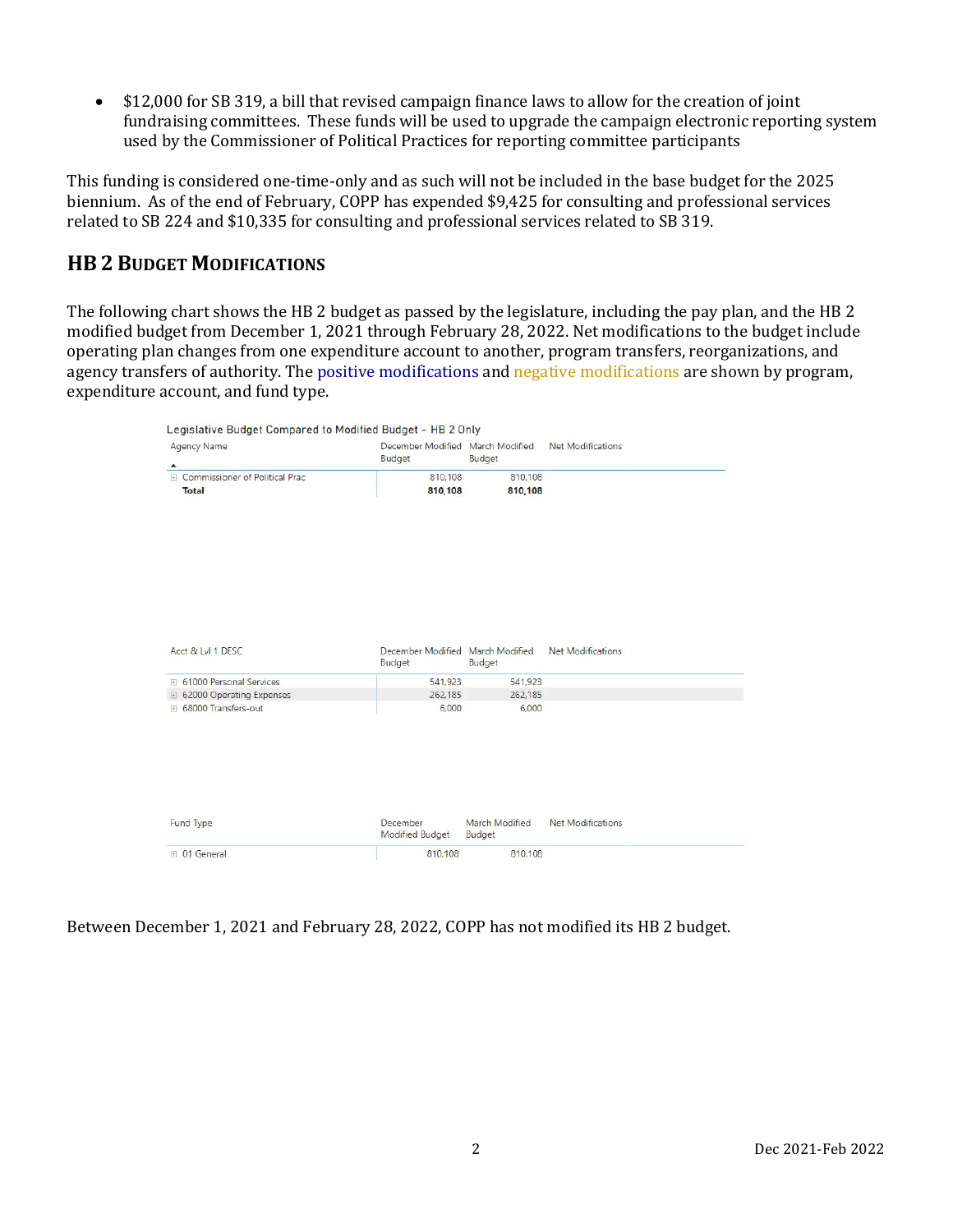# **HB 2 APPROPRIATION AUTHORITY**

The following chart shows the appropriated budget for the agency compared to expenditures through February 28, 2022.



The Commissioner of Political Practices is completely funded through the general fund. As of the end of February, 55.4% of the HB 2 modified budget has been expended.

### **Personal Services**

Personal services make up 66.9% of the HB 2 modified budget.

The following chart shows the filled and vacant FTE within the agency as of February 1, 2022.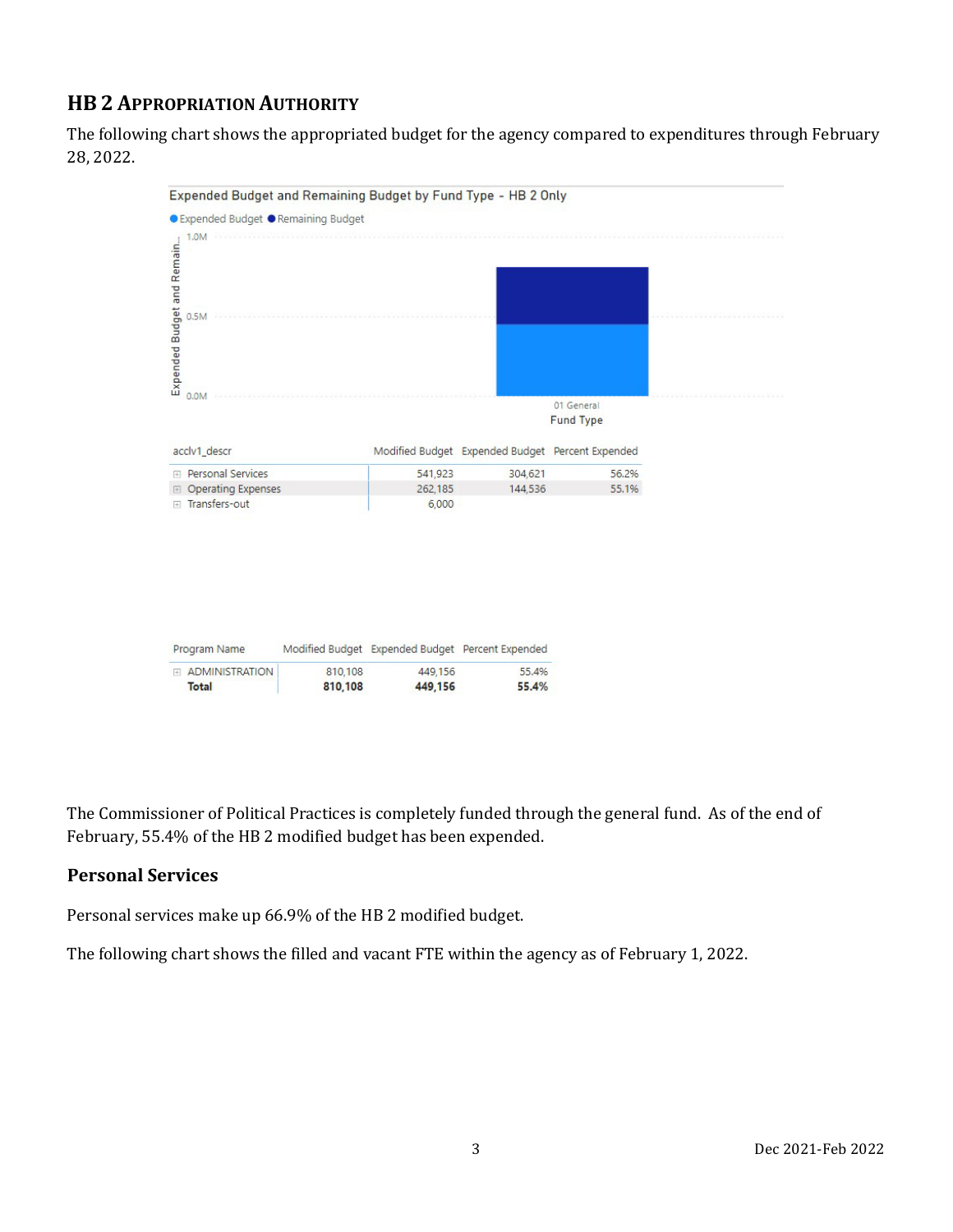

The 2021 Legislature provided COPP with an additional FTE for an attorney as one-time-only in the 2023 biennium. The chart above only reflects the ongoing FTE funded in HB 2. All positions within COPP have been filled throughout the fiscal year.

#### **Next Steps for Personal Services Reporting**

In upcoming Quarterly Financial Reports, the LFD will begin the process of a more comprehensive look at personal services. The LFD will compare two executive "snapshots" -- July 2020 and July 2022. The analysis will identify adjustments adopted by the legislature in 2021 and modifications made by the agencies, within the confines of budget law.

The September Quarterly Financial Report will provide the complete comparison from July 2020 to July 2022. Ultimately, the analysis will result in a description of all the components that will be part of the executive's decision package one (DP 1) 2025 biennium budget request. This work will prepare legislators for budget deliberations in the 2023 session. For a review of how DP 1 works and snapshot components, please read this [short brochure](https://montana.maps.arcgis.com/apps/Cascade/index.html?appid=23095fcf15754f4fb38b63c58a884b97) from 2019.

#### **Operating Expenses**

Operating expenses make up 32.4% of the HB 2 modified budget and are 55.1% expended as of the end of February. Consulting and professional services and rent for office space make up 53.7% of the operating expenses.